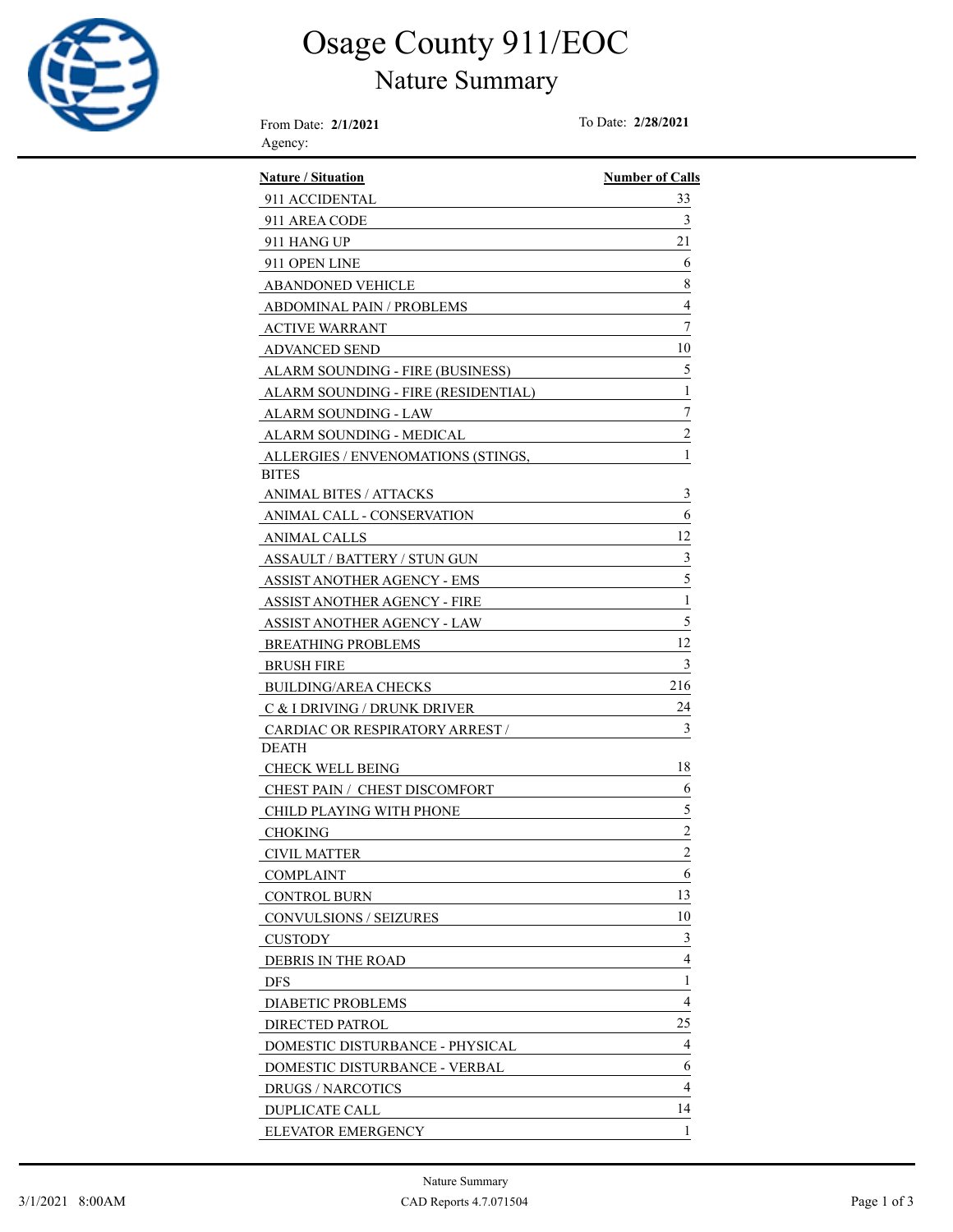

### Osage County 911/EOC

#### Nature Summary

From Date: **2/1/2021** To Date: **2/28/2021** Agency:

| <b>Nature / Situation</b>           | <b>Number of Calls</b>  |
|-------------------------------------|-------------------------|
| <b>EXTRA PATROL REQUESTED</b>       | 31                      |
| <b>FALLS</b>                        | 10                      |
| <b>FIGHT IN PROGRESS</b>            | 3                       |
| FOLLOW UP                           | 32                      |
| <b>FRAUD / IDENTITY THEFT</b>       | 11                      |
| <b>HARASSMENT</b>                   | 6                       |
| HEART PROBLEMS / A.I.C.D            | $\overline{\mathbf{c}}$ |
| <b>HEMORRHAGE / LACERATION</b>      | 3                       |
| HIT & RUN                           | 3                       |
| INFORMATIONAL CALL                  | 26                      |
| <b>INVESTIGATION - FIRE</b>         | 1                       |
| <b>INVESTIGATION - LAW</b>          | 24                      |
| <b>LANE BLOCKAGE</b>                | 5                       |
| LEAVE WITHOUT PAY                   | $\overline{c}$          |
| LIFT ASSIST                         | 5                       |
| LITTERING/ILLEGAL DUMPING           | 1                       |
| LOST AND FOUND                      | 1                       |
| MISSING PERSON / SEARCH & RESCUE    | 3                       |
| MISSING/FOUND ROAD SIGN/ POST       | 1                       |
| ORDER OF PROTECTION VIOLATION       | 3                       |
| ORDINANCE VIOLATION                 | 7                       |
| PAGER TEST                          | 26                      |
| <b>PAPER SERVICE</b>                | 33                      |
| PASSDOWN NOTES                      | 11                      |
| PEACE DISTURBANCE / NOISE           | 7                       |
| <b>POWER LINES DOWN</b>             | 1                       |
| PRISONER TRANSPORT                  | 8                       |
| PUBLIC ASSISTANCE - FIRE            | 1                       |
| <b>PUBLIC ASSISTANCE - LAW</b>      | 8                       |
| <b>PURSUIT</b>                      | 1                       |
| PYSCHIATRIC / SUICIDAL ATTEMPT      | 18                      |
| <b>RETURN CALL</b>                  | 92                      |
| <b>ROAD CLOSURES</b>                | 1                       |
| SHOTS FIRED                         | 1                       |
| SICK PERSON                         | 13                      |
| <b>SIREN TEST</b>                   | 1                       |
| <b>SLIDE OFF - LAW</b>              | 17                      |
| SPECIAL DETAIL                      | 6                       |
| <b>STOLEN VEHICLE</b>               | 2                       |
| STRANDED MOTORIST                   | 13                      |
| STROKE / TRANSIENT ISCHEMIC ATTACK  | 6                       |
| STRUCTURE FIRE                      | $\overline{c}$          |
| SUSPICIOUS ODOR                     | 6                       |
| <b>SUSPICIOUS PERSON/VEH/OBJECT</b> | 23                      |
| <b>TEST</b><br>POLI                 | 1                       |